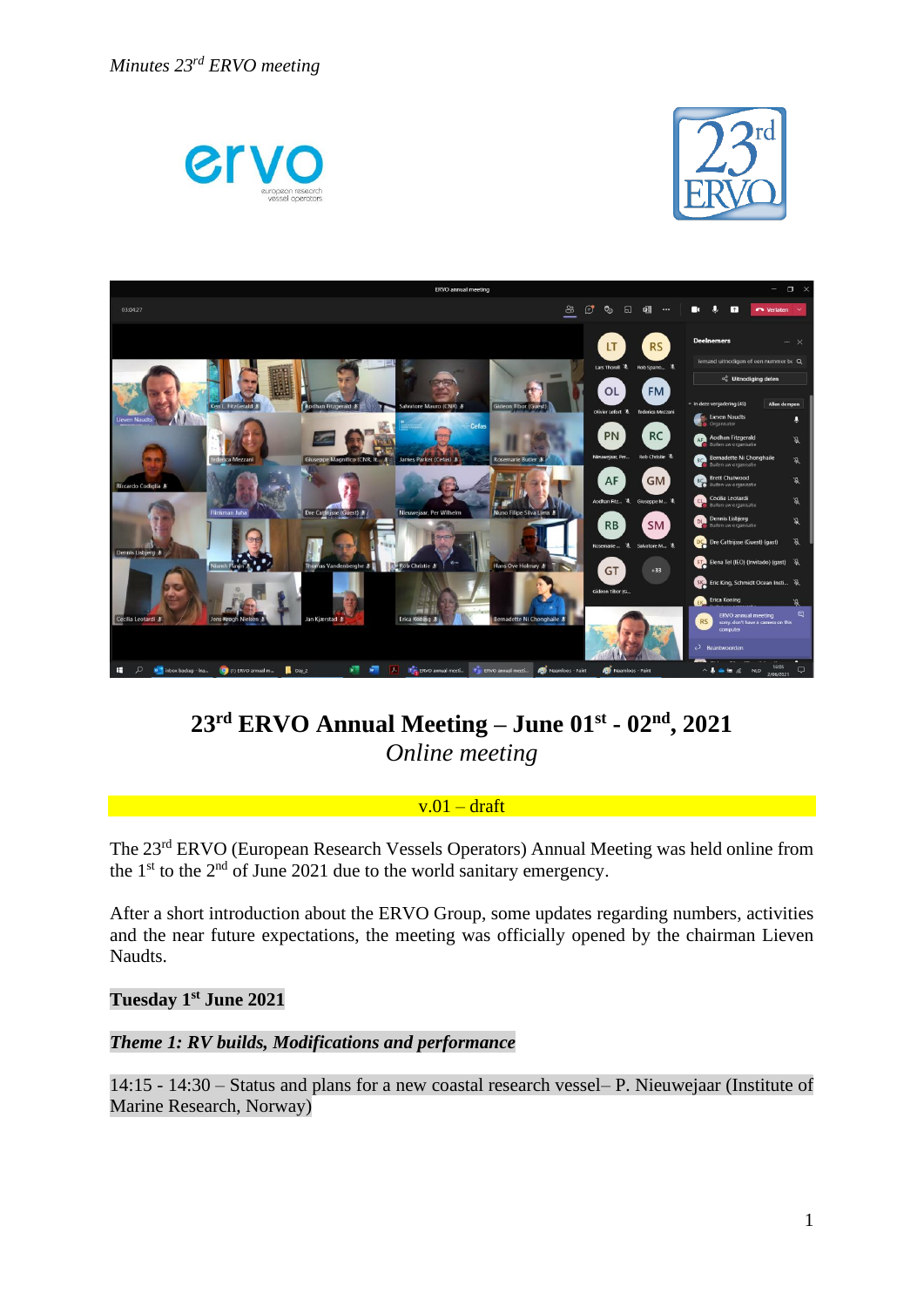Per Nieuwejaar reported some updates on the project of building a coastal RV, from the choice of the hydro-acoustic instruments to install on a keel blister to the signature of the building and outfitting contract with Holland Shipyard Group. The delivery is expected in November 2022.

For more details, see the presentation at https://www.ervo-group.eu/np4/np4/np4/46.html

14:30 - 14:45 – RV Tom Crean update on project progress – A. Fitzgerald (Marine Institute Foras na Mara, Ireland)

Aodhan presented the state of the project in progress regarding the new ship building "Tom Crean" and the several challenges they faced, mainly due to the pandemic. An overview of the main specifications and features of the ship follows, as well as the equipment choice and main suppliers. The second part of the presentation is dedicated to the scientific capabilities in terms of acoustic survey equipment (MBES, SBP, Fisheries ES, ADCP, USBL, net monitoring), oceanographic and sampling equipment (frames and winches). Aodhan concluded the presentation with some additional information on the ship's capabilities (DP, drop keel….) and on the roadmaps for the year. The launch is expected in November 2021 and the ship is expected to come into service in 2022.

For more details, see the presentation at https://www.ervo-group.eu/np4/np4/np4/46.html

14:45 - 15:00 – The second life of the RRS Ernest Shackleton … the RV Laura Bassi becomes a multipurpose research polar ship – R. Codiglia (OGS, Italy)

A quick overview of the activities in progress at the shipyard in Trieste was given. Riccardo reported on the implementation of a complete instrumentation suite for acoustic surveys on RV Laura Bassi (MBES, SBP, ADCP Fisheries ES..). The presentation continued showing some pictures of the installation of three new winches supplied by Ibercisa (the biggest one will be used with the 1500m streamer for seismic survey) and ended with an overview of the costs of the entire operation, which is around 5 million euros.

For more details, see the presentation at https://www.ervo-group.eu/np4/np4/np4/46.html

15:00 - 15:15 – RV Aranda – New Technologies on 30 years young vessel – J. Haukilehto (Finnish Enviroment Institute SYKE, Finland)

Joonatan showed the evolution of the RV Aranda in recent years, from the refitting in 2017/18 to the ambitious project to install an hybrid propulsion system based on 700kWh of Li-Ion batteries (to enable limited periods of zero emission and silent sailing). Furthermore, the project called "MARANDA", which is funded by 7 European partners for the development of a system based on cells hydrogen fuel, was presented as well.

For more details, see the presentation at https://www.ervo-group.eu/np4/np4/np4/46.html

15:15 - 15:30 – New Research Vessel for Spanish Institute of Oceanography (IEO) – J. Sorribas (UTM-CISC, Spain)

Jordi started his presentation talking about the Singular Scientific and Technological Infrastructures (SSTI) under which Spain operates 9 research vessels (2 ocean-going, 3 regional and 4 local). He then presented the project (started in 2008) for a new global fisheries &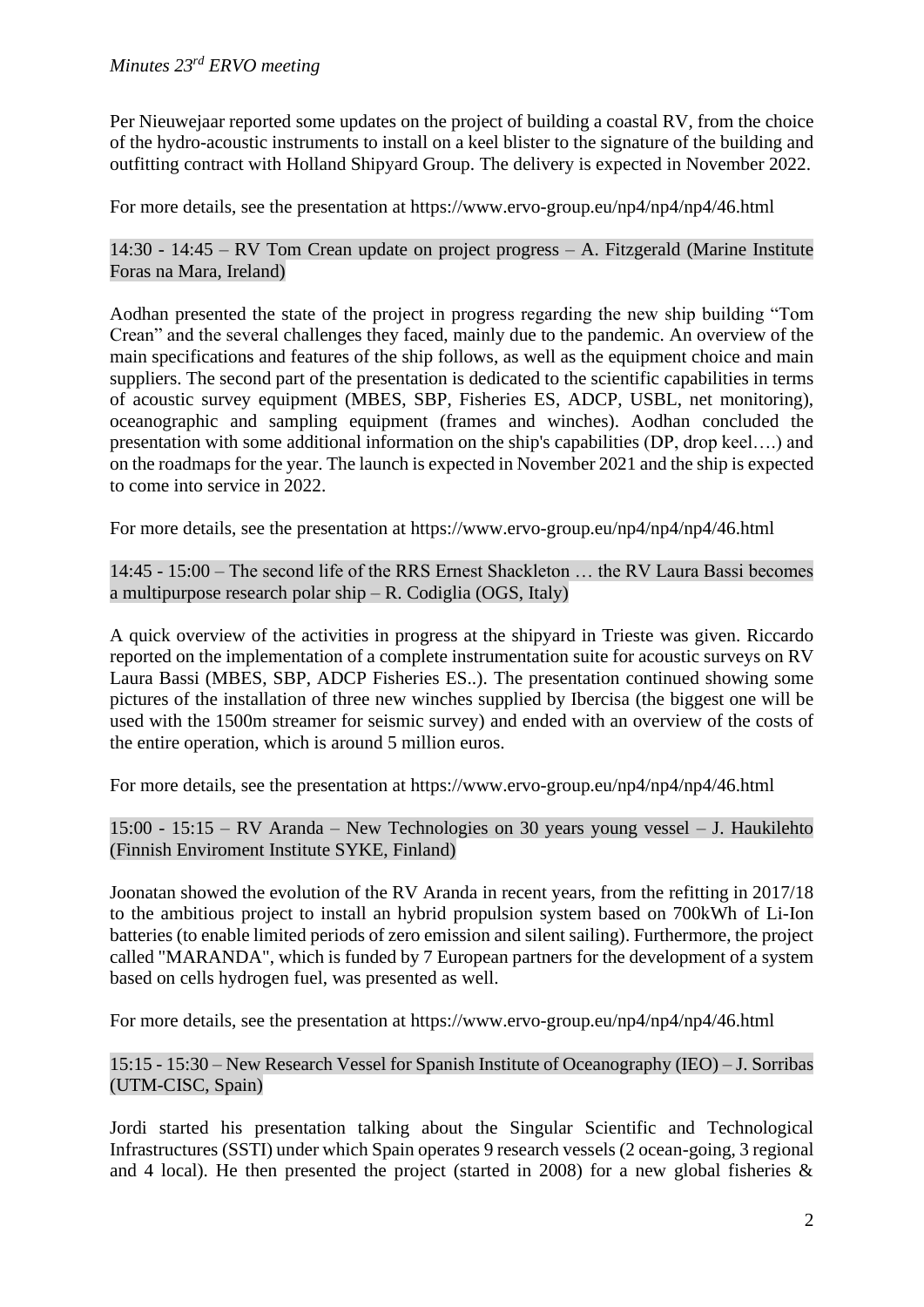# *Minutes 23rd ERVO meeting*

multipurpose research vessel. The tender was published in December 2020 and the offers evaluation phase is in progress. Afterwards, the presentation focused on the decision-making process for defining the characteristics of the ship as the main dimensions, propulsion type, class requirements, space for labs, working decks and so on, which lead to the price estimation of 70.000.000 Euro.

For more details, see the presentation at https://www.ervo-group.eu/np4/np4/np4/46.html

15:30 - 15:45 – RV Svea – experiences after the first 20 months of operation – B. Lindell (Swedish University of Agricultural Sciences, Sweden)

After a summary of the steps that led from the project to the building of the NR Svea in Vigo (Spain), Bjorn talked about the joint project between the main public entities that are involved in the management and use of the ship (SLU, SwAM and SMHI), with functional diagram explaining the tasks performed by them. Then he reported the success factors and the mistakes/underestimations of the whole project (mainly due to scheduling and budget issues). Some words were spent on Covid-19 successful policy adopted. Looking ahead, the main objectives focus on the energy consumption optimization and improving communications. Nevertheless the final verdict was positive.

For more details, see the presentation at https://www.ervo-group.eu/np4/np4/np4/46.html

### 15:45 – Coffee break

16:00 – 16:15 – Building of the new, multipurpose, Greek Research Vessel – D. Sakellariou (Hellenic Centre for Marine Research, Greek land)

Dimitris gave an overview of the long process started in 2013 to obtain the new RV. The main difficulties and delays are due to bureaucratic issues: although today the contract is already signed by the European Investment Bank and the Greek Minister of Economy, the money is not yet available. The specifications of the new Vessel take into account scientific capability, the operational criteria and comparison with similar ships. The preliminary drawing and the main specifications of the Vessel were then compared with the old RV Aegaeo. The results of the above analysis were reported as well as the expected costs and an estimated timeline.

For more details, see the presentation at https://www.ervo-group.eu/np4/np4/np4/46.html

### 16:15 – 16:30 – RV Mario Ruivo: performance after the modifications – M. Carapuco (IPMA – Intituto Portugues do Mar e da Atmosfera, Portugal)

Mafalda Crapuco continued to report about the RV Mar Portugal after the last two successful research projects, Demersal and EMSO-PT Oceanographic Campaign. These successful campaigns highlighted how the vessel would greatly benefit from instruments that will provide new capacities for the RV Mário Ruivo, such as a set of hull mounted acoustic sensors. This will be present in the next project promoted by the IPMA with partnership of IMR. An overview of the next campaign closed the presentation.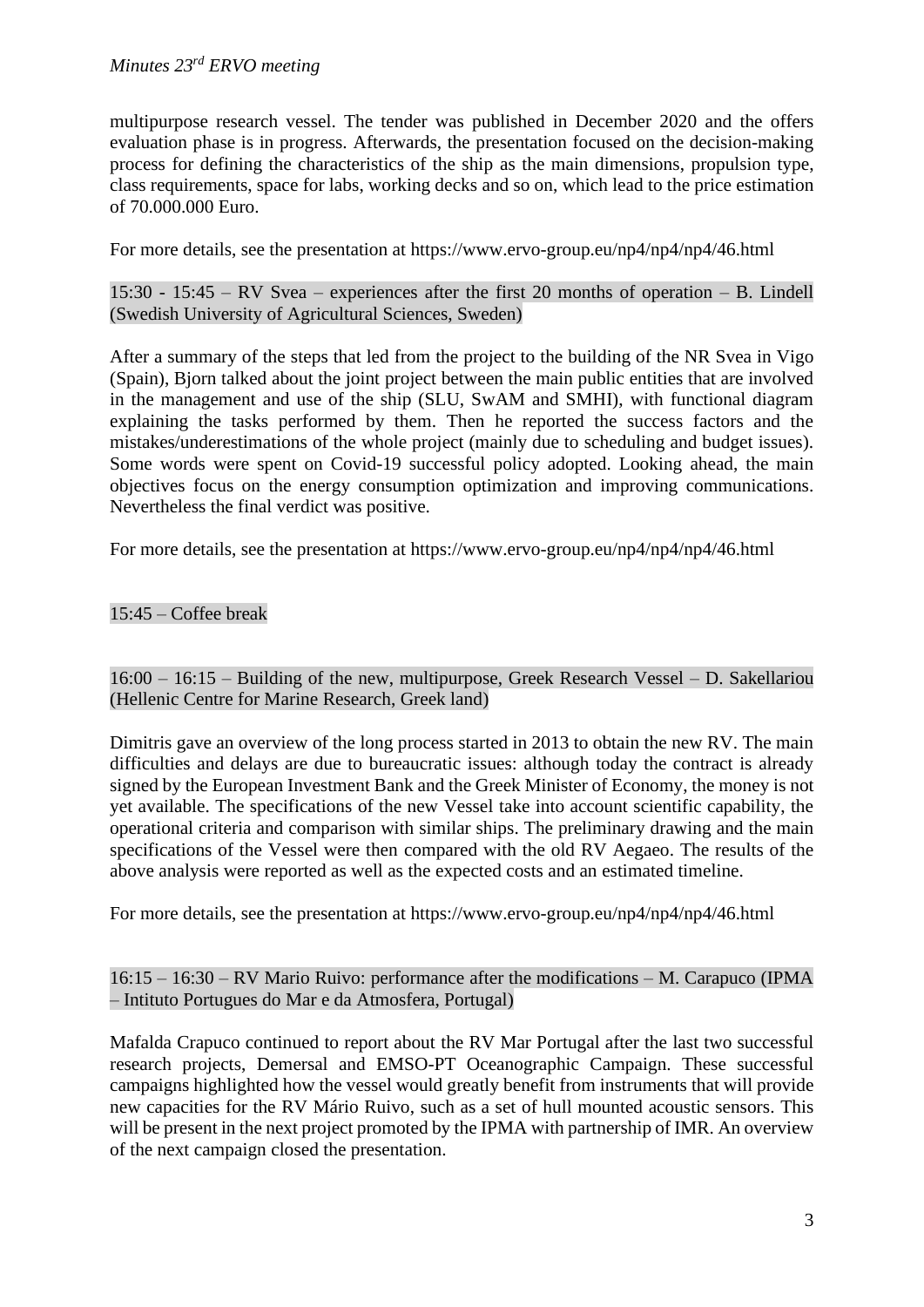For more details, see the presentation at https://www.ervo-group.eu/np4/np4/np4/46.html

16:45 – 17:00 – A Growing Community of Philanthropic RV Support Throughout Europe+ – E. King (Schmidt Ocean institute, USA)

Eric introduced the Schmidt Ocean Institute as a private non-profit operating foundation established in March 2009 for advance oceanographic research, discovery and knowledge. Eric showed also how it could support the European research community.

Schmidt Ocean Institute has recently acquired a new research vessel that will expand the organization's philanthropic science program and capability to explore the Ocean. The new ship re-named Falkor (too) is significantly larger and can travel further than Schmidt Ocean Institute's existing research vessel, Falkor. The old Falkor has been operating since 2012 and was the world's first year-round philanthropic research vessel made available for free to scientists. The presentation was close with a list of "Philanthropic Research Vessel Operator" (14), which came together in a meeting for the first time in 2019 and they represent a growing community.

For more details, see the presentation at https://www.ervo-group.eu/np4/np4/np4/46.html

# 17:00 – 17:15 – The new RV Belgica – L. Naudts (RBINS-OD Nature, Belgium)

Lieven Naudts briefly presented an updated schedule for the building timeline of the New Belgica. The delay was due to Covid-19 and the delivery is scheduled for September 2021. After a quick overview on the specifications and some noise test results, the presentation focused mainly on a very first ship's tour, with several pictures showing the ship inside and outside. The acoustic instrument suite installed on two drop keels and some conclusions on the successful project closed the presentation.

For more details, see the presentation at https://www.ervo-group.eu/np4/np4/np4/46.html

### *Theme 2: Manning, Safety and training*

### 17:15 – 17:30 – Operations during a pandemic Marine Institute experience – A. Fitzgerald (Marine Institute Foras na Mara, Ireland)

Aodhan presented how the Marine Institute dealt with the Covid-19 emergency. The mitigation measures, the modified operations of the two vessels with restricted numbers of scientists on board, PCR tests and private aircraft charters and transfers allowed to continue to work successfully, although there were some problems related to diplomatic permits. The completely remote student training worked well and it was said to be definitely preferable. For an improvement in the near future, some policies for vaccinated/unvaccinated personnel have to be changed and more detailed planning of port calls and vessel schedules has to be performed.

For more details, see the presentation at https://www.ervo-group.eu/np4/np4/np4/46.html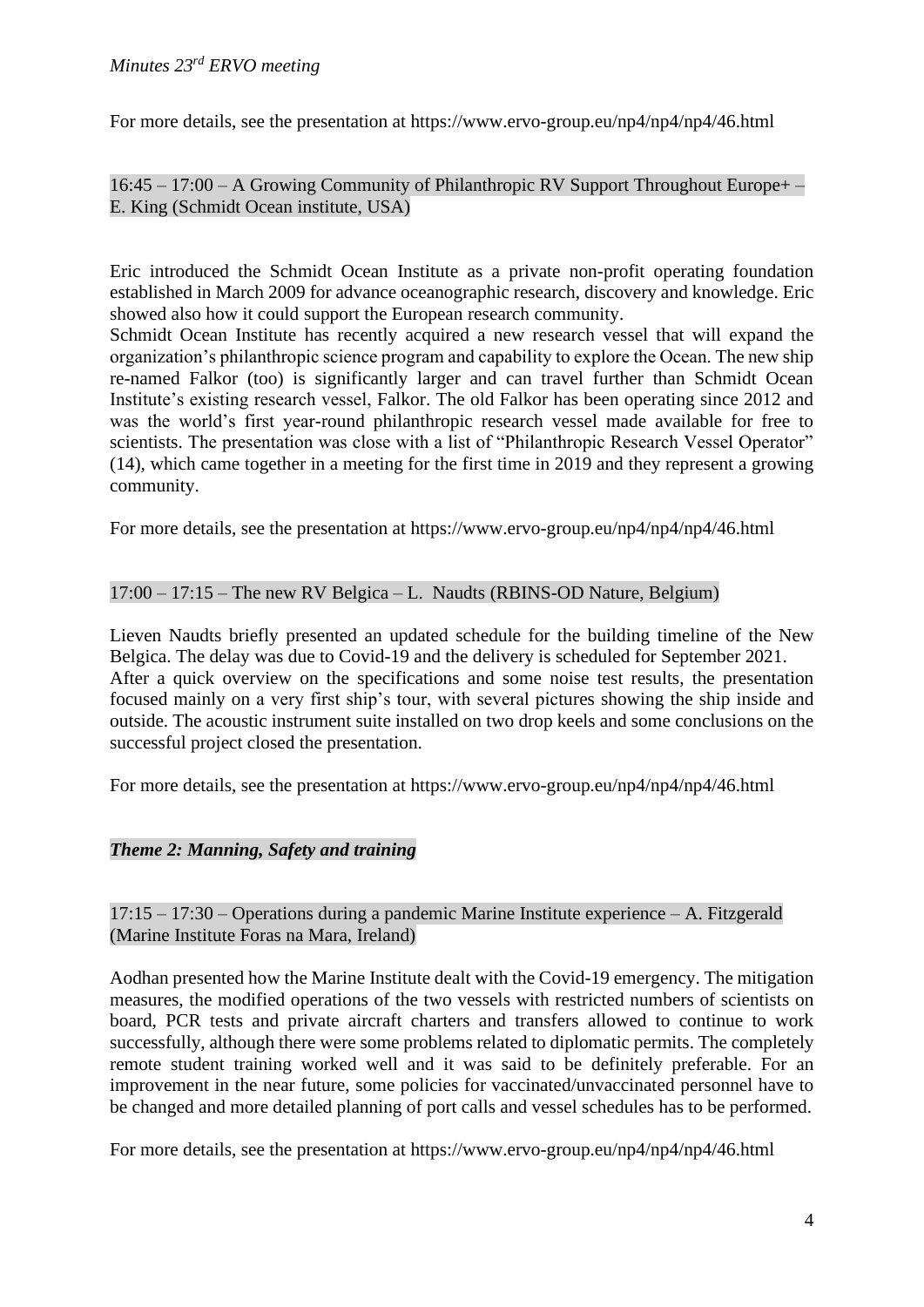17:30 – 17:45 – STCW light education for scientists that get onboard Dana – J. Sandager (Technical University of Denmark DTU, Denmark)

There has been discussions for some time about the training requirements for technicians on board research vessels and Jesper reported on the solution found for the vessel Dana through an agreement with the flag authority (DMA). Two categories (with and without vessel responsibility) have been identified to which correspond two different types of training. The certificate is valid only on Danish vessels, it lasts for five years and is cheaper than a standard STCW course.

For more details, see the presentation at https://www.ervo-group.eu/np4/np4/np4/46.html

17.50 – End of day 1

**Tuesday 2 nd June 2023**

## *Theme 3: Common issues around research vessels*

14:05 - 14:15 – Proposal for a new ad-hoc ERVO working Group: European RVs economics, management process and spare capacity – G. Magnifico (National Research Council of Italy, Italy)

Giuseppe presented an analysis of some economic aspects that affect the management of research vessels, pointing out that they are often unclear and that there is very little information about it. A quick presentation of the results reported in PP25 in particular with regard to spare ship time was given. This introduced the objective of WP8 "Foresight: Legacy and Roadmap" to propose a business plan for a long-term sustainable coordination system for the European RVs (EUROFLETS RI).

From the introduction derived the proposal for a new ad-hoc ERVO WG to improve the exchange of information on operating costs. In this way it would be possible for everyone to compare their own aspects of RVs management, to work on the RV management process in Europe and to help the optimization of the RVs spare capacity.

Per intervened in the discussion and volunteered as well as Juha. It was decided to do a kickoff meeting as soon as possible.

For more details, see the presentation at https://www.ervo-group.eu/np4/np4/np4/46.html

Dipclear incident R/V Bat Galim in Cyprus EEZ – G. Tibor (Israel Oceanographic  $\&$ Limnological Research Inst., Israel)

Gideon's presentation is postponed, it is however available online at https://www.ervogroup.eu/np4/np4/np4/46.html

*Theme 4: Cooperation and Outreach*

14:15 – 14:25 – Update ARICE Project – V. Willmott (Alfred Wegener Institute, Germany)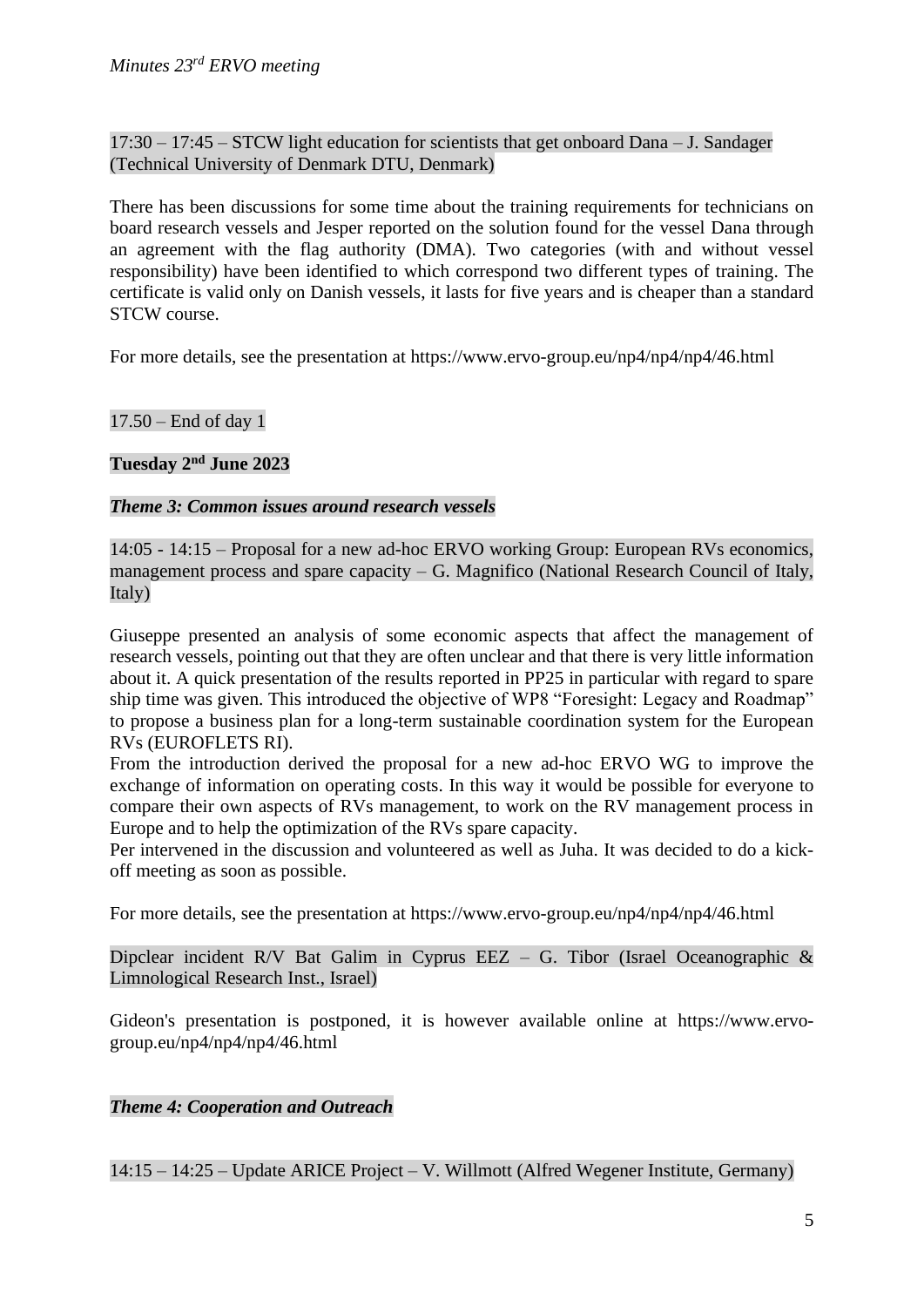Veronica Willmott gave an overview of the ARICE project and the progress made until today. After a short introduction of the ARICE's mission, the objectives and strategic policies for international cooperation were presented. Only a few goals (2) have been reached. Veronica then closed the presentation with the key outcomes to date and the Transnational Access proposals already implemented and planned in 2021. The incoming "All-Atlantic R&I for a Sustainable Ocean" conference was mentioned as well.

For more details, see the presentation at https://www.ervo-group.eu/np4/np4/np4/46.html

### 14:25 – 14:40 – EurOcean RID – S. Sa (EurOcean, Portugal)

Sandra Sa reported the evolution of the Research Infrastructures Database, focusing on the last version 3.0 and its main characteristics as harmonized and integrated system, streamlined update process and Improved the filtering and the displaying functions. The Database now includes 15 categories from 35 countries and 888 infrastructures and is one of the most complete database of its kind with the objective for the future of obtaining more users, new functionalities and more data.

For more details, see the presentation at https://www.ervo-group.eu/np4/np4/np4/46.html

14:40 – 14:55 – Exploring collaboration opportunities among RV operators: from Italian EEZ to Med Sea – Lorenza Evangelista (National Research Council of Italy, Italy)

Lorenza started her presentation by reporting on the RV Dalla Porta 2021 scientific campaign, then moved to the main topic speaking about the existing collaboration among the Italian and European RV operators and about the exploring collaborations among European Organizations (Sea Plastic 2021, ZEMED2021, MOOSE-GE and FOCUS G1). The presentation concluded with some considerations of future activities.

For more details, see the presentation at https://www.ervo-group.eu/np4/np4/np4/46.html

## 14:55 – 15:25 – RVONZA (Research Vessels Of New Zealand and Australia – R. Christie, NIWA)

Rob presented RVONZA as a non-legal entity aimed at sharing professional information and best practice regarding design, management and operation of research ships and associated scientific equipment, explore and develop opportunities for collaboration and benchmark their research ship and associated equipment operations with other comparable operators. The first meeting took place in New Zealand in 2018 and was attended by CSIRO, AAD, UTAS, AIMS, but all interested parties are welcome.

For more details, see the presentation at https://www.ervo-group.eu/np4/np4/np4/46.html

# *Theme 5: Remote Operations inc. Operations with Autonomous Vehicles*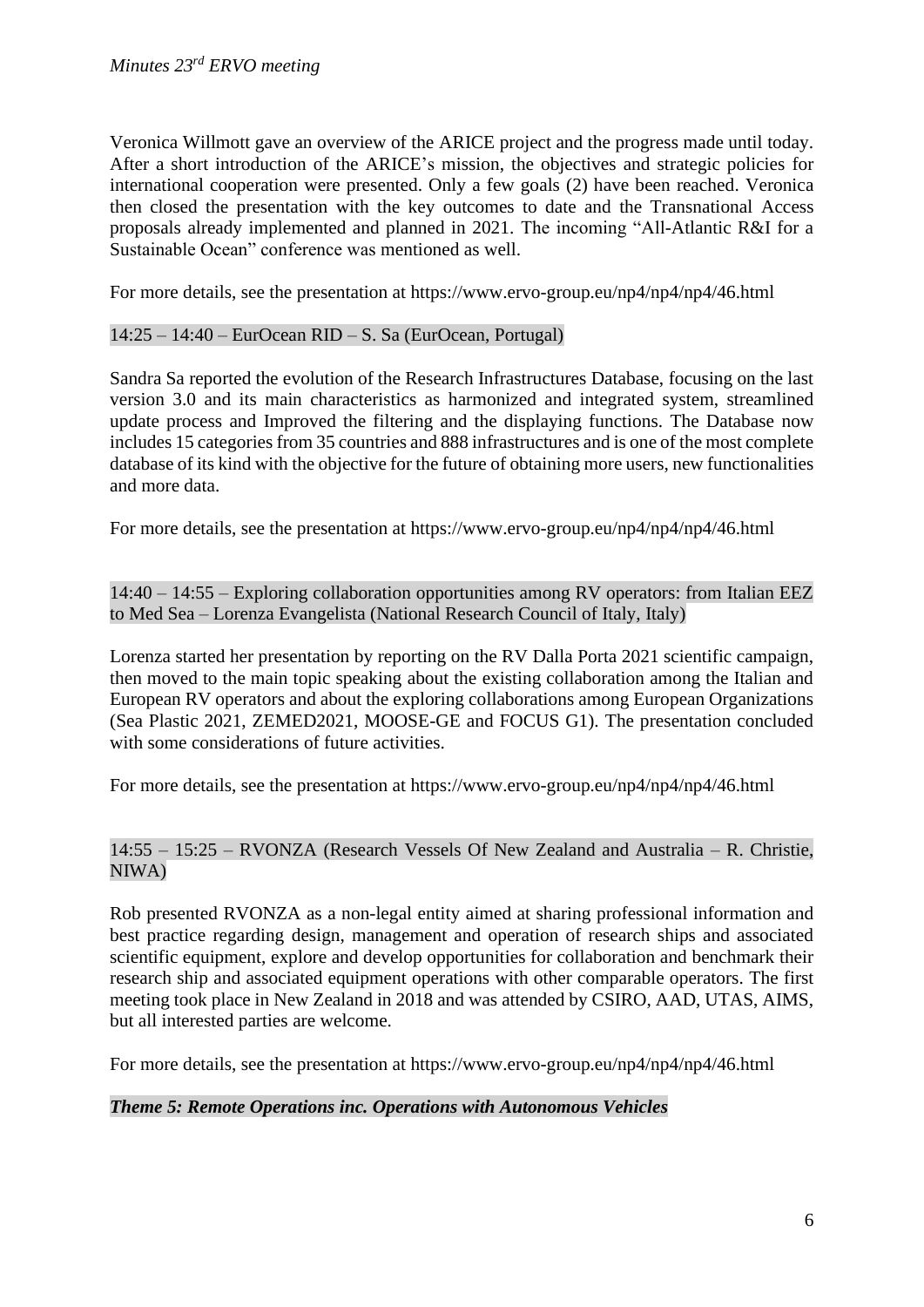15:25 - 15:40 – Procurement of two AUV Munin and USV Sounder – P. Nieuwejaar (Institute of Marine Research, Norway)

Per Nieuwejaar reported on the purchase of 2 Munin AUVs + 2 Kongsberg USVs mainly for coastal waters use. After an overview of the specifications of the vehicles, the main topic was how they could be used on board of different vessels, mentioning different issues from launch and recovery to the control systems as well as communications, electrical power and recharge systems. Some specific problems of the SVU were then mentioned such as rules and regulations for operation of remote controlled surface vehicles, a very topical subject. The presentation was concluded by mentioning the intention to build the command, control and communication systems in 10-foot container units.

For more details, see the presentation at https://www.ervo-group.eu/np4/np4/np4/46.html

15:40 – 15:55 – A new concept project: Surface UnmaNed multipurpose research maRine vEhicle (SUNMARE) – F. Mezzani (Sapienza University of Rome)

Federica presented the SUNMARE project and its main objectives: the definition of technical, operative and functional requirements for an innovative multipurpose research USV. The topic is dealt with by separating into four degrees of autonomy the different possibilities of operating and defining as autonomous the vessel without seafarers on board. The first result of the project was a feasibility analysis and a functional design for which the main specifications were provided.

For more details, see the presentation at https://www.ervo-group.eu/np4/np4/np4/46.html

# 15:55 – Coffee break

# *Theme 4: Cooperation and Outreach – Eurofleets+JRA session*

A short introduction by Colm Mulcahy precedes the session

# 16:25 – 16:40 – JRA 3.1 EARS – T. Vandenberghe (RBINS-OD Nature, Belgium)

Thomas presented through some schematic pictures what EARS is within the Eurofleets project, how it works and which facilities are currently involved. The deployment of the system is planned for Celtic Explorer (PORO-CLIM) and Pelagia (iMar). The presentation closed with an example of how data from 6 ships can be shared on shore through the 52N sensor observation service dashboard of UTM-CSIC DATA HUB.

For more details, see the presentation at https://www.ervo-group.eu/np4/np4/np4/46.html

### 16:40 – 16:50 - JRA 3.1- Colm Mulchany (Voyager IP, Ireland)